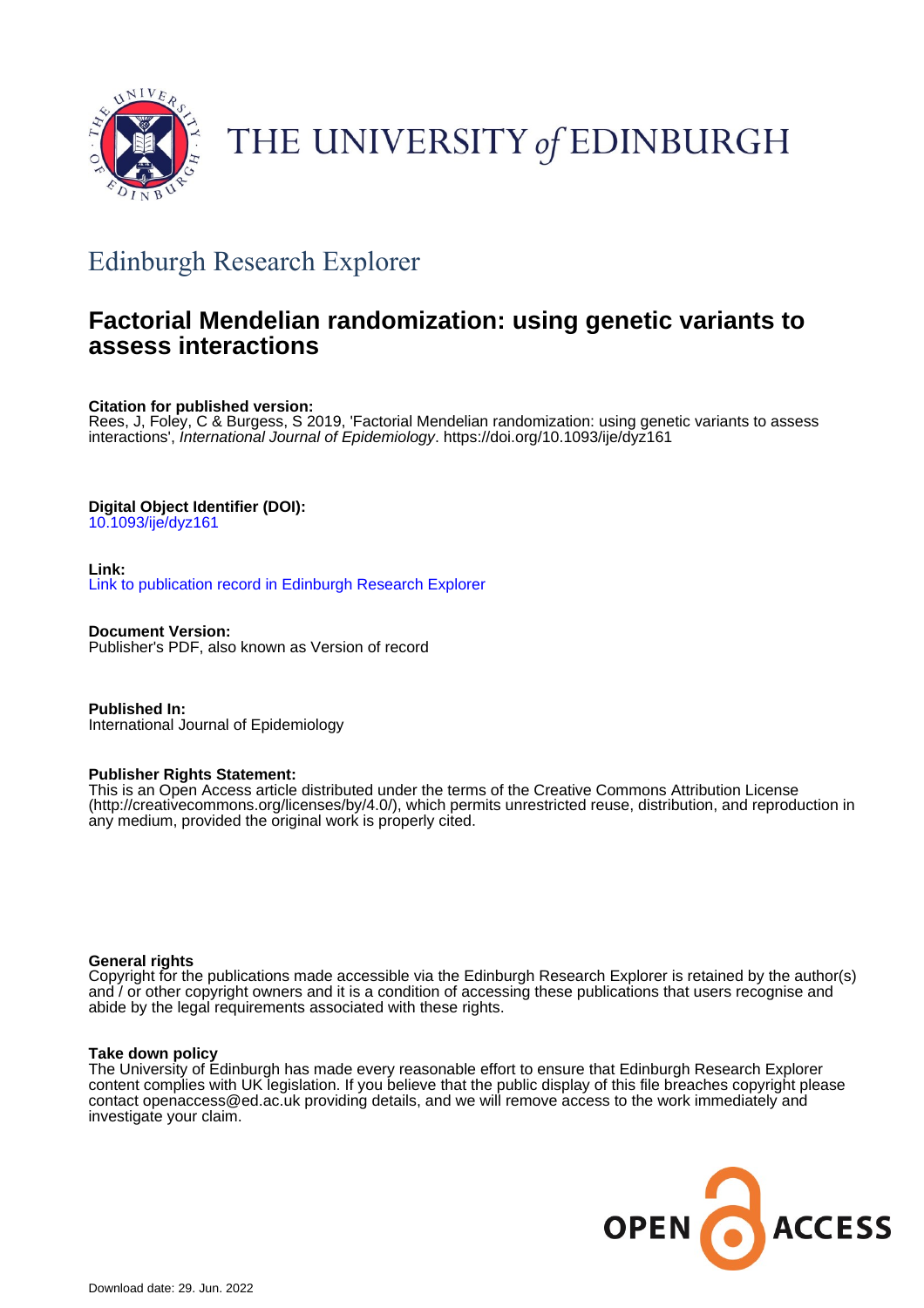

International Journal of Epidemiology, 2019, 1–12 doi: 10.1093/ije/dyz161 Original article



Original article

## Factorial Mendelian randomization: using genetic variants to assess interactions

Jessica M B Rees,<sup>1,2</sup> Christopher N Foley,<sup>3</sup> and Stephen Burgess  $\oplus$ <sup>1,3\*</sup>

<sup>1</sup>Cardiovascular Epidemiology Unit, Department of Public Health and Primary Care, University of Cambridge, Cambridge, UK, <sup>2</sup>Edinburgh Clinical Trials Unit, Usher Institute of Population Health Sciences and Informatics, University of Edinburgh, Edinburgh, UK and <sup>3</sup>MRC Biostatistics Unit, University of Cambridge, Cambridge, UK

\*Corresponding author. MRC Biostatistics Unit, Cambridge Institute of Public Health, Robinson Way, Cambridge CB2 0SR, UK. E-mail: sb452@medschl.cam.ac.uk

Editorial decision 21 June 2019; Accepted 9 July 2019

#### **Abstract**

Background: Factorial Mendelian randomization is the use of genetic variants to answer questions about interactions. Although the approach has been used in applied investigations, little methodological advice is available on how to design or perform a factorial Mendelian randomization analysis. Previous analyses have employed a 2  $\times$  2 approach, using dichotomized genetic scores to divide the population into four subgroups as in a factorial randomized trial.

Methods: We describe two distinct contexts for factorial Mendelian randomization: investigating interactions between risk factors, and investigating interactions between pharmacological interventions on risk factors. We propose two-stage least squares methods using all available genetic variants and their interactions as instrumental variables, and using continuous genetic scores as instrumental variables rather than dichotomized scores. We illustrate our methods using data from UK Biobank to investigate the interaction between body mass index and alcohol consumption on systolic blood pressure.

Results: Simulated and real data show that efficiency is maximized using the full set of interactions between genetic variants as instruments. In the applied example, between 4- and 10-fold improvement in efficiency is demonstrated over the  $2 \times 2$  approach. Analyses using continuous genetic scores are more efficient than those using dichotomized scores. Efficiency is improved by finding genetic variants that divide the population at a natural break in the distribution of the risk factor, or else divide the population into more equal-sized groups.

Conclusions: Previous factorial Mendelian randomization analyses may have been underpowered. Efficiency can be improved by using all genetic variants and their interactions as instrumental variables, rather than the 2  $\times$  2 approach.

Key words: Mendelian randomization, instrumental variables, interaction, causal inference, factorial randomized trial

This is an Open Access article distributed under the terms of the Creative Commons Attribution License (http://creativecommons.org/licenses/by/4.0/), which permits unrestricted reuse, distribution, and reproduction in any medium, provided the original work is properly cited.

 $©$  The Author(s) 2019. Published by Oxford University Press on behalf of the International Epidemiological Association.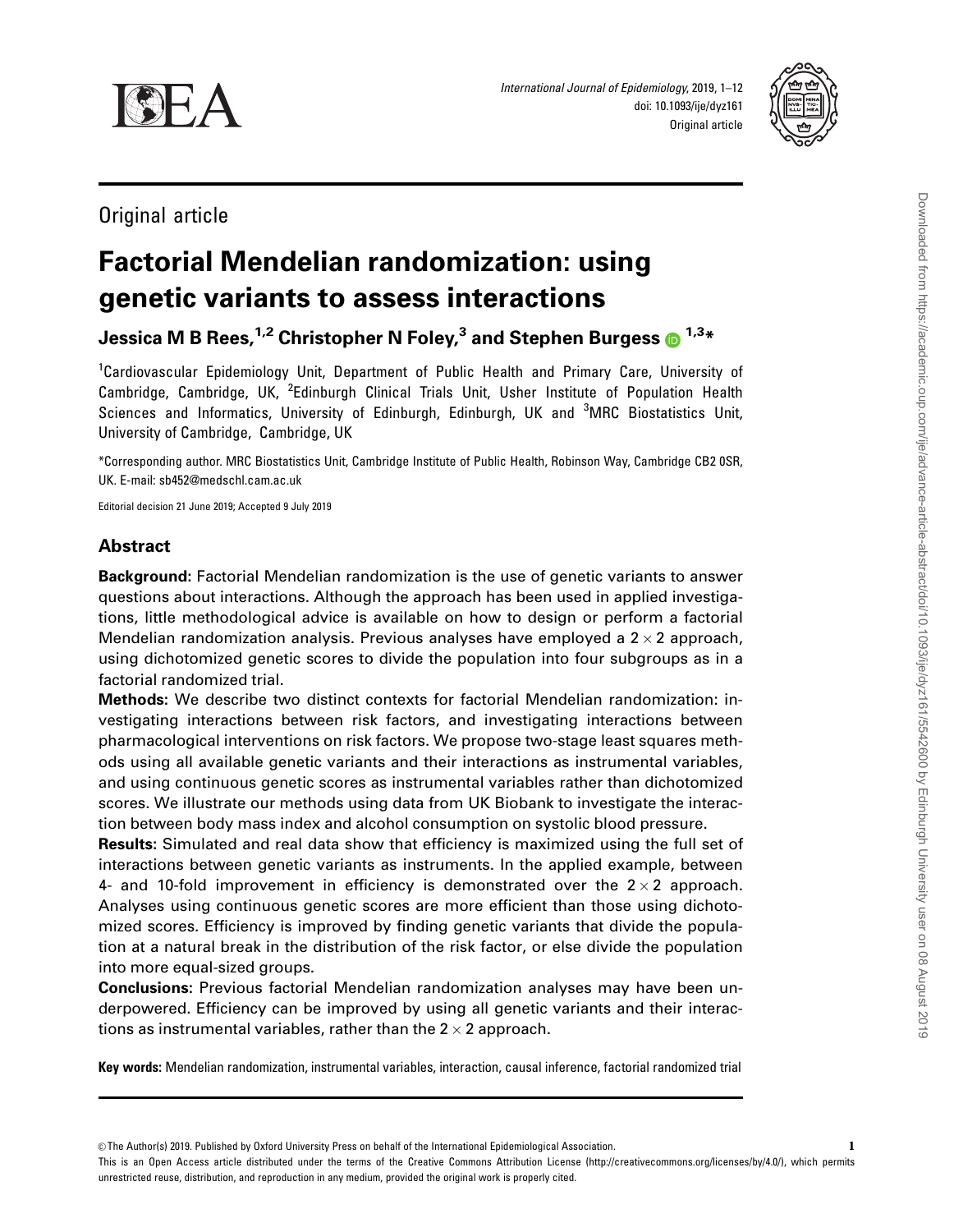#### <span id="page-2-0"></span>Key Messages

- Factorial Mendelian randomization is an extension of the Mendelian randomization paradigm to answer questions about interactions.
- There are two contexts in which factorial Mendelian randomization can be used: for investigating interactions between risk factors, and interactions between pharmacological interventions on risk factors.
- While most applications of factorial Mendelian randomization have dichotomized the population as in a 2  $\times$  2 factorial randomized trial, this approach is generally inefficient for detecting statistical interactions.
- In the first context, efficiency is maximized by including all genetic variants and their cross-terms as instrumental variables for the two risk factors and their product term.
- In the second context, efficiency is maximized by using continuous genetic scores rather than dichotomized scores.

#### Introduction

Mendelian randomization is the use of genetic variants as proxies for interventions on risk factors to answer questions of cause and effect using observational data.<sup>1,2</sup> Formally, Mendelian randomization can be viewed as instrumental var-iable (IV) analysis using genetic variants as IVs.<sup>[3,4](#page-11-0)</sup> Factorial Mendelian randomization is the use of genetic variants to answer questions about interactions. It does this by proposing a statistical model for the outcome as a function of the risk factors (or their genetic predictors) and a product term.

A statistical interaction is observed when the coefficient for the product term in the model is non-zero. A statistical interaction in the causal model for the outcome may represent a causal interaction, meaning that the effect of one risk factor on the outcome is dependent upon the value of the other risk factor.<sup>[5,6](#page-11-0)</sup> This may arise due to a functional or biological interaction, in which there is a mechanistic connection between the two risk factors in how they influence the outcome. However, a statistical interaction may also arise due to non-linearity in the effect of a risk factor, or due to effect modification, in which the effect of one risk factor varies in strata of the other. Hereafter, we take the word 'interaction' to mean a statistical interaction in the causal model for the outcome, without implying a functional interaction between the risk factors.

Factorial Mendelian randomization was proposed in the seminal paper on Mendelian randomization by Davey Smith and Ebrahim in  $2003<sup>1</sup>$ . The term is credited by the authors to Sheila Bird ([https://en.wikipedia.org/wiki/](https://en.wikipedia.org/wiki/Sheila_Bird) [Sheila\\_Bird](https://en.wikipedia.org/wiki/Sheila_Bird)). However, the idea was not readily taken up in applied practice. The concept was raised again by Davey Smith and Hemani in a 2014 review, $\frac{7}{1}$  $\frac{7}{1}$  $\frac{7}{1}$  who suggested that genetic predictors of obesity and alcohol consumption could be used to investigate the interaction between the two risk factors on risk of liver disease. This question was investigated for markers of liver function using data from the Copenhagen General Population Study in  $2018$  $2018$ ;<sup>8</sup> no evidence for an interaction was found.

In parallel to this, the term factorial Mendelian randomization has been used for analyses employing genetic variants as proxies for pharmacological interventions. Ference et al. performed factorial Mendelian randomization to compare the effect of lowering low density lipoprotein (LDL) cholesterol levels on the risk of coronary heart disease (CHD) with two different LDL-cholesterol lowering agents (ezetimibe and statin), and with a combination of both.<sup>9</sup> Genetic variants associated with LDL-cholesterol were identified in the NPC1L1 gene (proxies for ezetimibe), and the HMGCR gene (proxies for statins), and combined into separate gene scores. To mimic a  $2 \times 2$  factorial randomized trial, the two gene scores were dichotomized to create a  $2 \times 2$  contingency table. The gene scores were dichotomized at their median values so that the numbers of participants were balanced across the four groups. Ference has conducted similar analyses for PCSK9 inhibitors and statins, $10$  and for CETP inhibitors and statins. $11$  A similar  $2 \times 2$  approach was used in each case, as well as in the analysis of obesity and alcohol mentioned above.<sup>8</sup>

In this paper, we consider various aspects relating to the conceptualization, design, analysis and interpretation of a factorial Mendelian randomization investigation. First, we demonstrate the analogy between factorial Mendelian randomization and a factorial randomized trial, we make a connection with multivariable Mendelian randomization, and we describe two contexts in which factorial Mendelian randomization may have utility: for investigating interactions between risk factors, and for investigating interactions between pharmacological interventions on risk factors. We present simulated data demonstrating that the  $2 \times 2$  approach to analysis, while being conceptually appealing, is inefficient for detecting interactions. The same conclusion is reached in an applied investigation considering interactions between body mass index (BMI) and alcohol consumption on blood pressure using data from UK Biobank. Finally, we discuss the implications of our work for applied factorial Mendelian randomization investigations.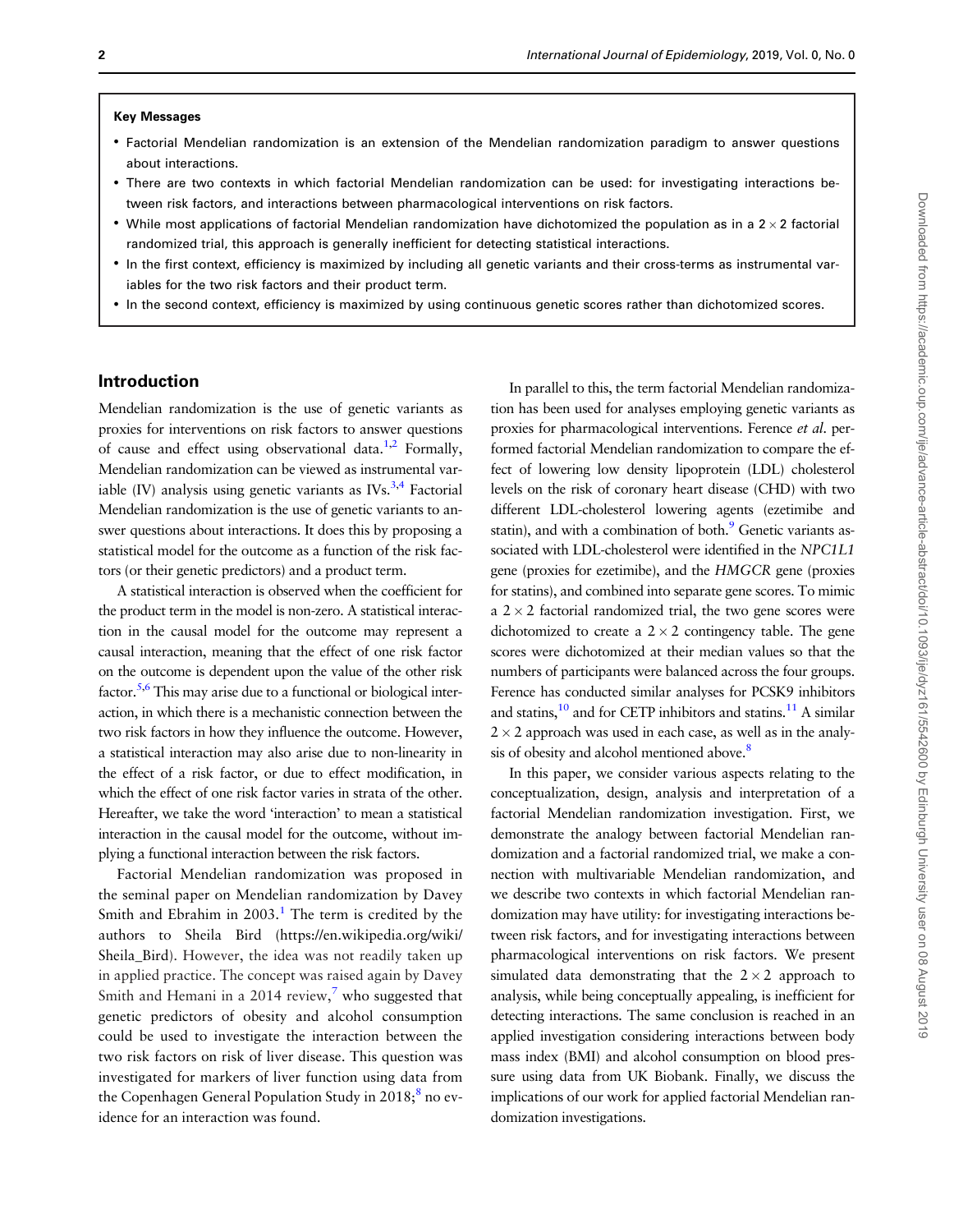<span id="page-3-0"></span>

|               | Factorial        | Randomization of A                   |                                               | Factorial Mendelian |                 | Genetic score 1                              |                                               |
|---------------|------------------|--------------------------------------|-----------------------------------------------|---------------------|-----------------|----------------------------------------------|-----------------------------------------------|
|               | randomized trial | Control                              | <b>Treatment A</b>                            |                     | randomization   | Below median<br>Above median                 |                                               |
| $\omega$<br>ð | Control          | Incidence under<br>usual care        | Incidence under<br>intervention in A          | $\sim$<br>ω<br>Scor | Below<br>median | Risk factor 1 lower.<br>risk factor 2 lower  | Risk factor 1 higher,<br>risk factor 2 lower  |
| Randomization | Treatment B      | Incidence under<br>intervention in B | Incidence under<br>intervention in A<br>and B | enetic<br>Ō         | Above<br>median | Risk factor 1 lower.<br>risk factor 2 higher | Risk factor 1 higher,<br>risk factor 2 higher |

Figure 1. Comparison of a factorial randomized clinical trial and a factorial Mendelian randomization investigation with a 2 × 2 approach (adapted  $from<sup>15</sup>$ ).

#### Methods

#### Factorial randomized trials and Mendelian randomization

A factorial randomized trial allows for the simultaneous assessment of two or more treatments in a single study.<sup>12</sup> In its simplest form, a  $2 \times 2$  factorial trial investigates the effect of two binary treatments A and B on a binary outcome Y. Participants are randomly allocated to one of four groups: to receive treatment A only; to receive treatment B only; to receive both treatments A and B; or to receive neither treatment A nor B. The analogy between Mendelian randomization and a randomized trial has been made many times, $13,14$  and the analogy between factorial Mendelian randomization and a factorial randomized trial has also been made previously in the context of multivariable Mendelian randomization (Figure 1, adapted from  $1^5$ ).

Multivariable Mendelian randomization was motivated by the problem that some genetic variants are associated with multiple risk factors, such that it is impossible to find genetic variants that are specifically associated with a par-ticular risk factor.<sup>[15](#page-11-0)</sup> For illustration, we assume there are two risk factors  $(X_1 \text{ and } X_2)$ , and fit a model for the outcome in terms of the risk factors:

$$
E(Y|X_1, X_2) = \theta_0 + \theta_1 X_1 + \theta_2 X_2.
$$
 (1)

We assume that we have genetic variants G that satisfy the multivariable IV assumptions for risk factors  $X_1$  and  $X_2$ <sup>[15](#page-11-0)</sup> Specifically:

- i. Each variant is associated with at least one of the risk factors.
- ii. Each risk factor is associated with at least one of the genetic variants.
- iii. Variants are not confounded in their associations with the outcome.
- iv. Variants are not associated with the outcome conditional on the risk factors and confounders.

If we have at least two genetic variants that are valid multivariable IVs for  $X_1$  and  $X_2$ , then causal effects  $\theta_1$  and  $\theta_2$  can be estimated from the two-stage least squares

method by first regressing the risk factors on the genetic variants, and then regressing the outcome on the fitted values of the risk factors from the first-stage regressions.<sup>16</sup> If summarized data on the genetic associations with the outcome  $(\hat{\beta}_Y)$  and the risk factors  $(\hat{\beta}_{X1}, \hat{\beta}_{X2})$  are available, then the same estimates can be obtained by weighted linear regression of the beta-coefficients with the intercept set to zero:

$$
E(\hat{\beta}_Y|\hat{\beta}_{X1},\hat{\beta}_{X2}) = \theta_1\hat{\beta}_{X1} + \theta_2\hat{\beta}_{X2},\tag{2}
$$

where weights are the reciprocals of variances of the gene– outcome associations  $se(\hat{\beta}_Y)^{-2}$ .<sup>[17](#page-11-0)</sup>

In the language of a factorial randomized trial, this is referred to as an analysis performed 'at the margins'.<sup>18</sup> Estimates represent the average direct effect of each of the risk factors.<sup>[19](#page-11-0)</sup> If there is an interaction between the risk factors, then these are marginal estimates—they are averaged over the distribution of the other risk factor.

We can extend multivariable Mendelian randomization by adding a term to the outcome model to estimate an interaction between the risk factors:

$$
E(Y|X_1, X_2) = \theta_0 + \theta_1 X_1 + \theta_2 X_2 + \theta_{12} X_{12}
$$
 (3)

where  $X_{12}$  is the product  $X_1 \times X_2$ , and  $\theta_{12}$  is the interaction effect on an additive scale. In a factorial randomized trial, this is referred to as an analysis performed 'inside the table', as in a  $2 \times 2$  setting, the interaction can be estimated from the  $2 \times 2$  contingency table.<sup>20</sup> A factorial Mendelian randomization analysis is primarily interested in assessing the presence of, and estimating the interaction effect  $\theta_{12}$ .

For simplicity, we initially assume that the associations of the genetic variants with the risk factors are homogeneous in the population and do not vary with time, also that the model relating the risk factors to the outcome is correctly specified, and the effects of the risk factors (and their product) on the outcome are also homogeneous in the population and do not vary with time. We return to the question of how to interpret estimates in this and in more realistic scenarios in the Discussion.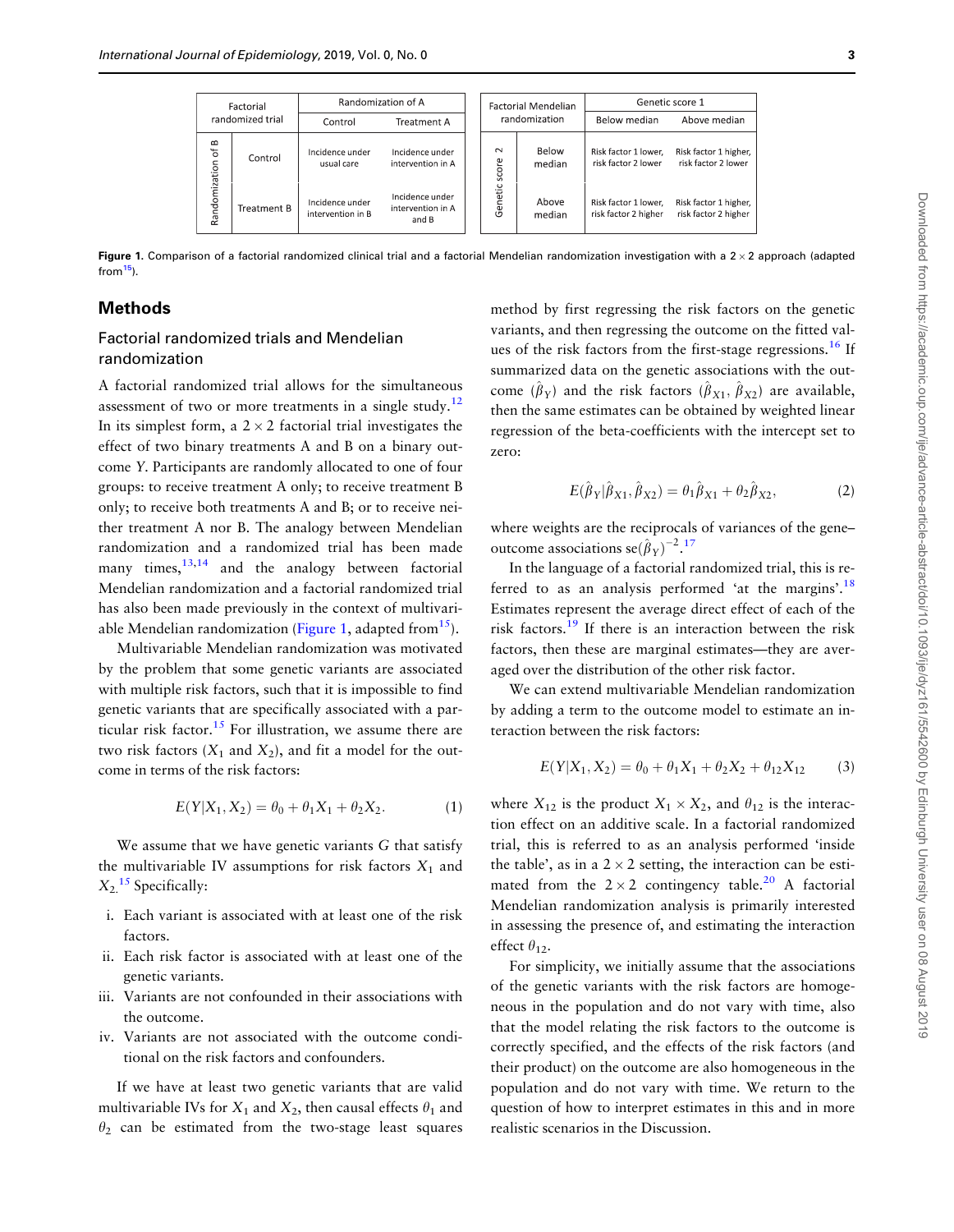#### <span id="page-4-0"></span>Two contexts: interactions between risk factors and interactions between interventions

Factorial Mendelian randomization study has been considered in two broad scenarios: (a) to estimate interaction effects between risk factors by using genetic variants as predictors of the risk factors; and (b) to identify interactions between interventions by using genetic variants as proxies for specific treatments. In the first case, the aim is to identify an interaction in the effect of two distinct risk factors on the outcome. In the second case, there may not even be two distinct risk factors (as in the example of two LDL-cholesterol lowering interventions discussed by Ference *et al.*<sup>[9](#page-11-0)</sup>) and the aim is to identify an interaction in the associations of the genetic variants with the outcome. In this case, an interaction is inferred between the interventions for which the genetic variants are proxies. We consider these two scenarios in turn.

#### Interactions between risk factors

The multivariable IV assumptions imply that there is no effect of the genetic variants on the outcome except potentially indirectly via one or both of the risk factors. We divide the genetic variants into three groups:  $G_1$  contains variants that are associated with  $X_1$ ,  $G_2$  contains variants that are associated with  $X_2$ , and  $G_c$  contains shared variants that are associated with  $X_1$  and  $X_2$  (Figure 2). We can now perform two-stage least squares by first regressing the risk factors  $X_1, X_2$ , and the product  $X_{12}$  on the genetic variants, and then regressing the outcome on the fitted values of these risk factors. This analysis treats  $X_{12}$  as if it is a separate risk factor unrelated to  $X_1$  and  $X_2$ .<sup>[21](#page-11-0)</sup> For the second-stage regression model to be identified, at least

three IVs are required, as three parameters are estimated, and all risk factors  $(X_1, X_2, X_{12})$  must be associated with at least one IV.

If we assume that the risk factors  $X_1$  and  $X_2$  are linear in the genetic variants:

$$
\mathbb{E}[X_1|G] = \alpha_{01} + \sum \alpha_{1j} G_{1j} + \sum \alpha_{1cj} G_{cj} \text{ and}
$$
  
\n
$$
\mathbb{E}[X_2|G] = \alpha_{02} + \sum \alpha_{2j} G_{2j} + \sum \alpha_{2cj} G_{cj},
$$
\n(4)

then an interaction between the risk factors means that the statistical model for the outcome includes cross-terms between the genetic variants (such as  $G_{11} \times G_{21}$ ).<sup>[22](#page-11-0)</sup> This motivates the use of cross-terms between the genetic variants as separate IVs.

If all the genetic variants and their cross-terms are used as IVs, then under the homogeneity assumptions, the fitted values of the risk factors and their product term can be consistently estimated, and hence the regression model for the outcome on these fitted values (as in the two-stage least squares method) will be correctly specified. Thus the homogeneity assumptions lead to consistent estimates of the parameters in [equation \(3\).](#page-3-0)

#### Simulation study 1: interactions between risk factors

To investigate the performance of methods for estimating interactions between risk factors, we conduct a simulation study. We assume there are 10 genetic variants that are associated with  $X_1$  and 10 genetic variants that are associated with  $X_2$ , and vary the number of shared variants that are associated with both  $X_1$  and  $X_2$  from 0 (20 distinct genetic variants, each associated with one risk factor) to 10 (all 10 genetic variants associated with both risk factors).



Figure 2. Causal directed acyclic graph illustrating relationships between variables in a factorial Mendelian randomization framework for two risk factors ( $X_1$  and  $X_2$ ). There are three sets of genetic variants:  $G_1$  (affecting  $X_1$  only),  $G_2$  (affecting  $X_2$  only) and  $G_c$  (shared variants, affecting  $X_1$  and  $X_2$ ).  $X_{12}$ represents the product  $X_1\times X_2.$  The main effects of the risk factors  $X_1$  and  $X_2$  on the outcome Y are  $\theta_1$  and  $\theta_2$ , and the interaction effect of  $X_1$  and  $X_2$ on Y is  $\theta_{12}$ .  $U_1$  and  $U_2$  are sets of confounders.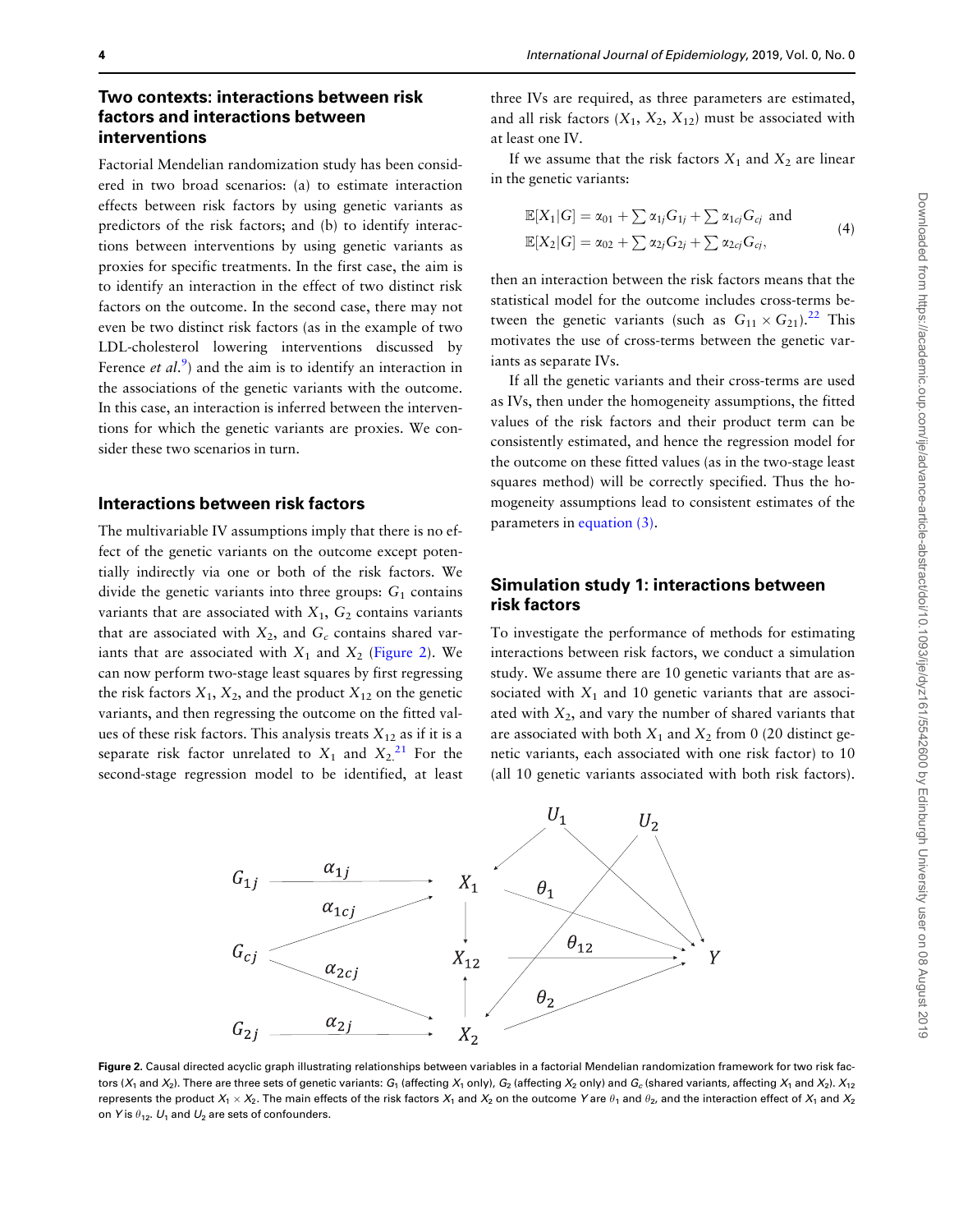<span id="page-5-0"></span>All genetic variants are simulated as independent (i.e. not in linkage disequilibrium). We compare four methods:

Method 1. Full set of interactions: we consider as IVs all the genetic variants and all cross-terms—so when there are 3 shared variants, there are 114 IVs in total:  $7 + 7 + 3 = 17$  linear terms, 3 quadratic terms (shared variants only), 3 shared  $\times$  shared variant cross-terms, 42 shared  $\times$  non-shared variant cross-terms, and 49 non-shared  $\times$  non-shared variant cross-terms.

Method 2. Reduced set of interactions: we consider as IVs all the genetic variants and all cross-terms between non-shared variants—so when there are 3 shared variants, there are 17 linear terms and 49 cross-terms.

Method 3. Continuous gene scores: we construct weighted gene scores for each risk factor using external weights, and take the two gene scores and their product as IVs.

Method 4. Dichotomized gene scores: we dichotomize both gene scores at their median, and take the two dichotomized gene scores and their product as IVs. This is equivalent to a 2  $\times$  2 analysis.

The data-generating model for the simulation study is provided in the [Supplementary Material](https://academic.oup.com/ije/article-lookup/doi/10.1093/ije/dyz161#supplementary-data), available as [Supplementary data](https://academic.oup.com/ije/article-lookup/doi/10.1093/ije/dyz161#supplementary-data) at IJE online. Data were generated 10 000 times for each set of parameters on 10 000 individuals. Parameters were set such that the set of genetic variants explains around 10% of the variance in each risk factor. The effect of  $X_1$  on the outcome was  $\theta_1 = 0.3$ , the effect of  $X_2$  on the outcome was  $\theta_2 = 0.2$ , and the interaction effect of  $X_{12}$  on the outcome took values  $\theta_{12} = 0.1$ , 0.3, and 0.5.

#### Simulation study 2: interactions between interventions

We performed a further simulation study to investigate methods for detecting interactions between interventions. We assume there are 3 independent genetic variants that are proxies for intervention A, and the same for intervention B. Fewer variants are considered here as typically variants for such an analysis will come from a single gene region for each intervention.<sup>[9](#page-11-0)</sup> We compare two approaches.

- i. Continuous gene scores: we construct weighted gene scores for changes in the risk factor corresponding to each intervention using external weights, and take the two gene scores and their product as IVs.
- ii. Dichotomized gene scores: we dichotomize both gene scores at their median, and take the two dichotomized gene scores and their product as IVs. This is equivalent to a 2  $\times$  2 analysis.

In each case, we regressed the outcome on the IVs, and estimated an interaction term between the gene scores that

Downloaded from https://academic.oup.com/ije/advance-article-abstract/doi/10.1093/ije/dyz161/5542600 by Edinburgh University user on 08 August 2019 Downloaded from https://academic.oup.com/ije/advance-article-abstract/doi/10.1093/ije/dyz161/5542600 by Edinburgh University user on 08 August 2019

act as proxies for the interventions. As before, the datagenerating model for the simulation study is provided in the [Supplementary Material](https://academic.oup.com/ije/article-lookup/doi/10.1093/ije/dyz161#supplementary-data), available as [Supplementary](https://academic.oup.com/ije/article-lookup/doi/10.1093/ije/dyz161#supplementary-data) [data](https://academic.oup.com/ije/article-lookup/doi/10.1093/ije/dyz161#supplementary-data) at IJE online. Data were generated 10 000 times for each set of parameters on 10 000 individuals. The interaction effect took values 0.1, 0.3, and 0.5. We varied the minor allele frequencies of the genetic variants used as proxies for interventions A and B, drawing from a uniform distribution between 0.1 and 0.2 (uncommon), or between 0.4 and 0.5 (common), and the proportion of variance explained by the genetic variants (3, 5 or 7%).

#### Applied example: the effects of BMI and alcohol on systolic blood pressure

Increased systolic blood pressure (SBP) is associated with a range of health conditions, including cardiovascular dis-ease and diabetes.<sup>[23,24](#page-12-0)</sup> Whereas there have been numerous studies highlighting the adverse effects of increased BMI on  $SBP<sub>1</sub><sup>25,26</sup>$  and the adverse effects of increased alcohol consumption, $27$  there has been little research on the combined effect of BMI and alcohol consumption on SBP. We illustrate factorial Mendelian randomization by performing an analysis using individual participant data from UK Biobank to estimate the interaction effect of BMI and alcohol consumption on SBP. UK Biobank is a prospective, population-based cohort consisting of  $\sim$  500 000 participants aged from 40 to 69 years at baseline living in the UK. For the analysis, we considered 291 781 unrelated participants of European descent who passed data quality control measures and had genetic data available.

We used the 77 genome-wide significant variants from a meta-analysis by the Genetic Investigation of ANthropometric Traits (GIANT) consortium in participants of European ancestry to act as IVs for BMI.<sup>28</sup> For alcohol, we identified 10 genetic variants in the ADH1B gene region that have been shown to be associated with alcohol consumption[.29](#page-12-0) We performed factorial Mendelian randomization analyses using the full set of interactions, continuous gene scores, and dichotomized gene scores. We also performed analyses separately using the lead variant from the ADH1B gene region (rs1229984) as the sole IV for alcohol consumption, as was done in the analysis by Carter et al.<sup>[8](#page-11-0)</sup>

#### Results

#### Simulation study 1: interactions between risk factors

Results from the simulation study for estimating interactions between risk factors are displayed in [Table 1](#page-6-0) (no shared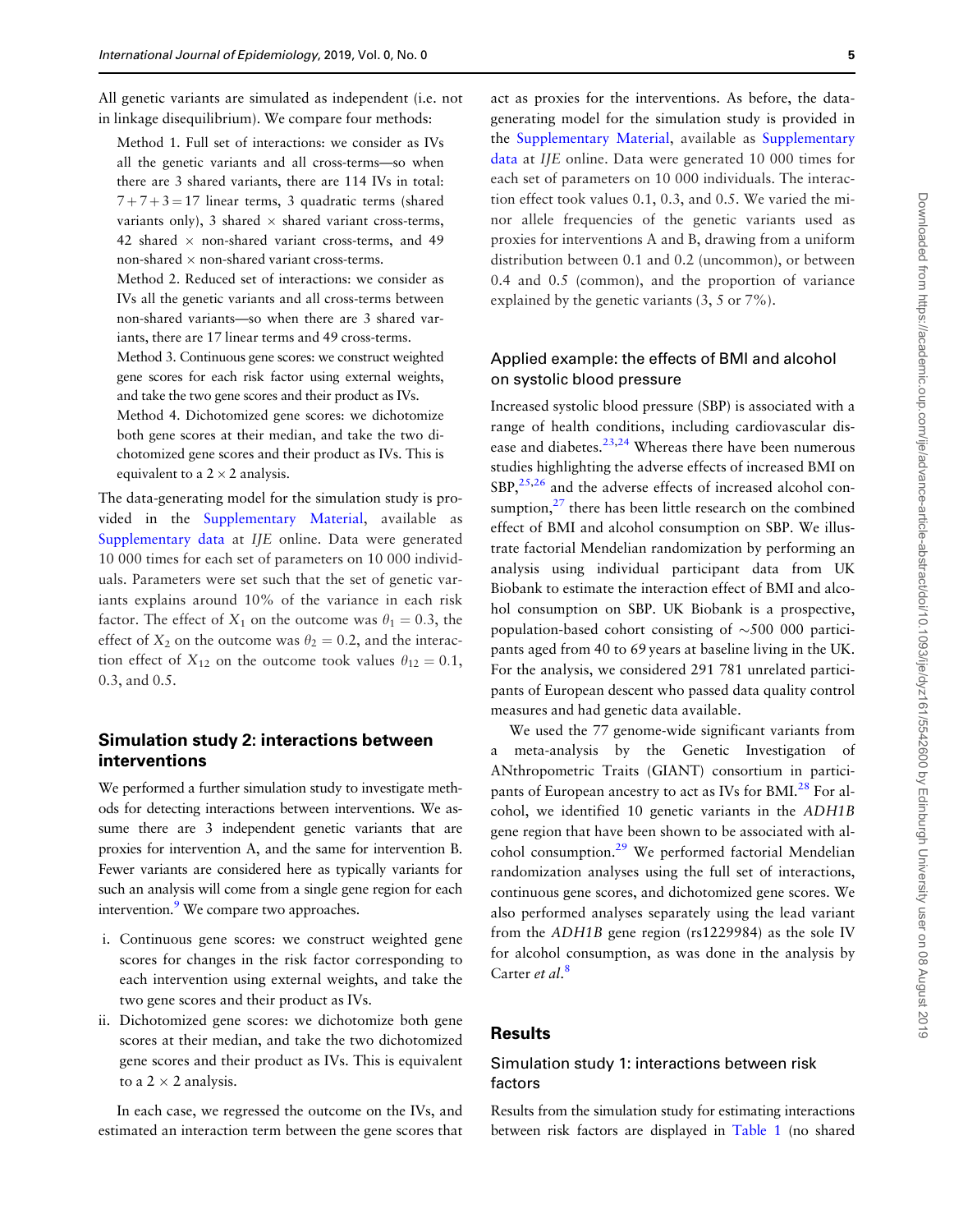<span id="page-6-0"></span>Table 1. Simulation study results for interactions between risk factors with no shared variants: median estimate, standard deviation (SD) of estimates, median standard error (SE), empirical power (%) to reject null at 5% significance, and empirical coverage (%) of 95% confidence interval

|                                                        | Median | <b>SD</b>               | Median SE | Power | Coverage |  |  |  |
|--------------------------------------------------------|--------|-------------------------|-----------|-------|----------|--|--|--|
|                                                        |        |                         |           | (%)   | (%)      |  |  |  |
| Methods 1 and 2-full set of interactions: <sup>a</sup> |        |                         |           |       |          |  |  |  |
| $\theta_1=0.3$                                         | 0.3013 | 0.0917                  | 0.0910    | 90.2  | 95.0     |  |  |  |
| $\theta_2=0.2$                                         | 0.2022 | 0.0952                  | 0.0945    | 57.1  | 94.9     |  |  |  |
| $\theta_{12}=0.1$                                      | 0.1101 | 0.0721                  | 0.0718    | 33.7  | 94.6     |  |  |  |
| $\theta_1 = 0.3$                                       | 0.3043 | 0.0918                  | 0.0910    | 91.0  | 95.0     |  |  |  |
| $\theta_2 = 0.2$                                       | 0.2034 | 0.0947                  | 0.0945    | 57.9  | 95.5     |  |  |  |
| $\theta_{12} = 0.3$                                    | 0.3080 | 0.0722                  | 0.0718    | 98.8  | 95.2     |  |  |  |
| $\theta_1 = 0.3$                                       | 0.3048 | 0.0911                  | 0.0909    | 90.7  | 95.2     |  |  |  |
| $\theta_2=0.2$                                         | 0.2050 | 0.0944                  | 0.0945    | 58.4  | 95.2     |  |  |  |
| $\theta_{12} = 0.5$                                    | 0.5073 | 0.0715                  | 0.0718    | 100.0 | 95.2     |  |  |  |
| Method 3-                                              |        | continuous gene scores: |           |       |          |  |  |  |
| $\theta_1=0.3$                                         | 0.2993 | 0.1362                  | 0.1333    | 61.4  | 95.4     |  |  |  |
| $\theta_2=0.2$                                         | 0.1991 | 0.1415                  | 0.1386    | 30.9  | 95.5     |  |  |  |
| $\theta_{12}=0.1$                                      | 0.1010 | 0.1113                  | 0.1091    | 15.4  | 95.5     |  |  |  |
| $\theta_1 = 0.3$                                       | 0.2998 | 0.1359                  | 0.1332    | 61.9  | 95.6     |  |  |  |
| $\theta_2=0.2$                                         | 0.2019 | 0.1405                  | 0.1387    | 31.5  | 95.8     |  |  |  |
| $\theta_{12} = 0.3$                                    | 0.3000 | 0.1106                  | 0.1091    | 77.5  | 95.8     |  |  |  |
| $\theta_1 = 0.3$                                       | 0.3004 | 0.1352                  | 0.1331    | 61.5  | 95.4     |  |  |  |
| $\theta_2 = 0.2$                                       | 0.2008 | 0.1409                  | 0.1385    | 30.7  | 95.6     |  |  |  |
| $\theta_{12} = 0.5$                                    | 0.4995 | 0.1107                  | 0.1092    | 98.7  | 95.6     |  |  |  |
| Method 4-dichotomized gene scores:                     |        |                         |           |       |          |  |  |  |
| $\theta_1 = 0.3$                                       | 0.2986 | 0.2155                  | 0.2072    | 31.0  | 95.7     |  |  |  |
| $\theta_2=0.2$                                         | 0.1989 | 0.2246                  | 0.2168    | 15.0  | 96.2     |  |  |  |
| $\theta_{12} = 0.1$                                    | 0.1022 | 0.1786                  | 0.1720    | 8.0   | 95.9     |  |  |  |
| $\theta_1 = 0.3$                                       | 0.3039 | 0.2145                  | 0.2074    | 32.1  | 95.8     |  |  |  |
| $\theta_2=0.2$                                         | 0.2047 | 0.2236                  | 0.2164    | 15.2  | 96.2     |  |  |  |
| $\theta_{12} = 0.3$                                    | 0.2972 | 0.1777                  | 0.1722    | 41.8  | 96.0     |  |  |  |
| $\theta_1=0.3$                                         | 0.3010 | 0.2148                  | 0.2073    | 31.4  | 96.2     |  |  |  |
| $\theta_2=0.2$                                         | 0.2002 | 0.2233                  | 0.2163    | 15.3  | 96.1     |  |  |  |
| $\theta_{12} = 0.5$                                    | 0.5002 | 0.1776                  | 0.1718    | 80.7  | 96.1     |  |  |  |

Table 2. Simulation study results for interaction term between risk factors varying number of shared variants: median estimate of  $\theta_{12} = 0.3$ , standard deviation (SD) of estimates, median standard error (SE), empirical power (%) to reject null at 5% significance, and empirical coverage (%) of 95% confidence interval

| Shared<br>variants | Total<br><b>IVs</b>                | Median                             | <b>SD</b>                             | Median<br><b>SE</b> | Power<br>(%) | Coverage<br>(%) |  |  |  |  |
|--------------------|------------------------------------|------------------------------------|---------------------------------------|---------------------|--------------|-----------------|--|--|--|--|
|                    |                                    | Method 1-full set of interactions: |                                       |                     |              |                 |  |  |  |  |
| $0^a$              | 120                                | 0.3080                             | 0.0722                                | 0.0718              | 98.8         | 95.2            |  |  |  |  |
| 1                  | 119                                | 0.3080                             | 0.0723                                | 0.0719              | 98.8         | 95.0            |  |  |  |  |
| 3                  | 114                                | 0.3090                             | 0.0717                                | 0.0716              | 98.9         | 95.3            |  |  |  |  |
| 5                  | 105                                | 0.3078                             | 0.0716                                | 0.0707              | 98.9         | 94.9            |  |  |  |  |
| 8                  | 84                                 | 0.3073                             | 0.0682                                | 0.0687              | 99.3         | 95.2            |  |  |  |  |
| 10                 | 65                                 | 0.3056                             | 0.0670                                | 0.0673              | 99.2         | 95.3            |  |  |  |  |
|                    |                                    |                                    | Method 2-reduced set of interactions: |                     |              |                 |  |  |  |  |
| $\mathbf{1}$       | 100                                | 0.3073                             | 0.0804                                | 0.0794              | 96.7         | 94.9            |  |  |  |  |
| 3                  | 66                                 | 0.3088                             | 0.1003                                | 0.0997              | 86.1         | 95.2            |  |  |  |  |
| 5                  | 40                                 | 0.3056                             | 0.1340                                | 0.1334              | 63.2         | 95.7            |  |  |  |  |
| 8                  | 16                                 | 0.3054                             | 0.2520                                | 0.2471              | 23.9         | 97.1            |  |  |  |  |
| 10                 | 10                                 | 0.3057                             | 0.3883                                | 0.3891              | 8.7          | 99.3            |  |  |  |  |
|                    | Method 3-continuous gene scores:   |                                    |                                       |                     |              |                 |  |  |  |  |
| $\theta$           | 3                                  | 0.3000                             | 0.1106                                | 0.1091              | 77.5         | 95.8            |  |  |  |  |
| $\mathbf{1}$       | 3                                  | 0.3005                             | 0.1111                                | 0.1088              | 77.8         | 95.4            |  |  |  |  |
| 3                  | 3                                  | 0.2998                             | 0.1051                                | 0.1048              | 81.0         | 95.6            |  |  |  |  |
| 5                  | 3                                  | 0.3015                             | 0.0997                                | 0.0980              | 85.6         | 95.5            |  |  |  |  |
| 8                  | 3                                  | 0.3003                             | 0.0857                                | 0.0858              | 93.0         | 95.8            |  |  |  |  |
| 10                 | 3                                  | 0.2993                             | 32.31                                 | 0.1711              | 42.7         | 99.2            |  |  |  |  |
|                    | Method 4-dichotomized gene scores: |                                    |                                       |                     |              |                 |  |  |  |  |
| $\theta$           | 3                                  | 0.2972                             | 0.1777                                | 0.1722              | 41.8         | 96.0            |  |  |  |  |
| $\mathbf{1}$       | 3                                  | 0.3028                             | 0.1757                                | 0.1724              | 42.2         | 96.3            |  |  |  |  |
| 3                  | 3                                  | 0.3002                             | 0.1818                                | 0.1773              | 39.8         | 96.4            |  |  |  |  |
| 5                  | 3                                  | 0.3005                             | 0.1948                                | 0.1884              | 36.6         | 96.6            |  |  |  |  |
| 8                  | 3                                  | 0.3007                             | 0.2474                                | 0.2340              | 25.7         | 97.2            |  |  |  |  |
| 10                 | 3                                  | 0.2896                             | 133.5                                 | 1.3578              | 0.7          | 100.0           |  |  |  |  |

a When there are no shared variants, methods 1 and 2 are equivalent.

having genetic predictors in common. Between methods 2 and 3, method 2 was more efficient when most of the variants were non-shared, whereas method 3 was more efficient when most of the variants were shared. Again, method 4 was the least efficient in all scenarios. This suggests that the  $2 \times 2$  approach may be underpowered in practice, and instead approaches using all genetic variants and their crossterms should be considered.

We also varied the strength of the genetic variants due to potential concerns about weak instruments. $30$  We considered scenarios in which the genetic variants explained 1% and 5% of variance in the risk factors. Although substantial weak instrument bias was observed for the main effects, no bias was observed for the interaction term, even when there were 100 IVs in the analysis and F-statistics and conditional F-statistics<sup>31</sup> for the product term were  $\sim$ 1

a As there are no shared variants, methods 1 and 2 are equivalent.

variants) and Table 2 (varying the number of shared variants). All four approaches provided unbiased estimates of the interaction effect in all scenarios, with coverage for the 95% confidence interval close to the nominal 95% level. Power varied considerably between the methods. With no shared variants, method 1 (full set of interactions) and method 2 (reduced set of interactions) are equivalent and gave the most efficient estimates throughout. Method 3 (continuous gene scores) was less efficient, and method 4 (dichotomized gene scores) was the least efficient. With shared variants, method 1 was the most efficient throughout, and its efficiency was not strongly affected by the risk factors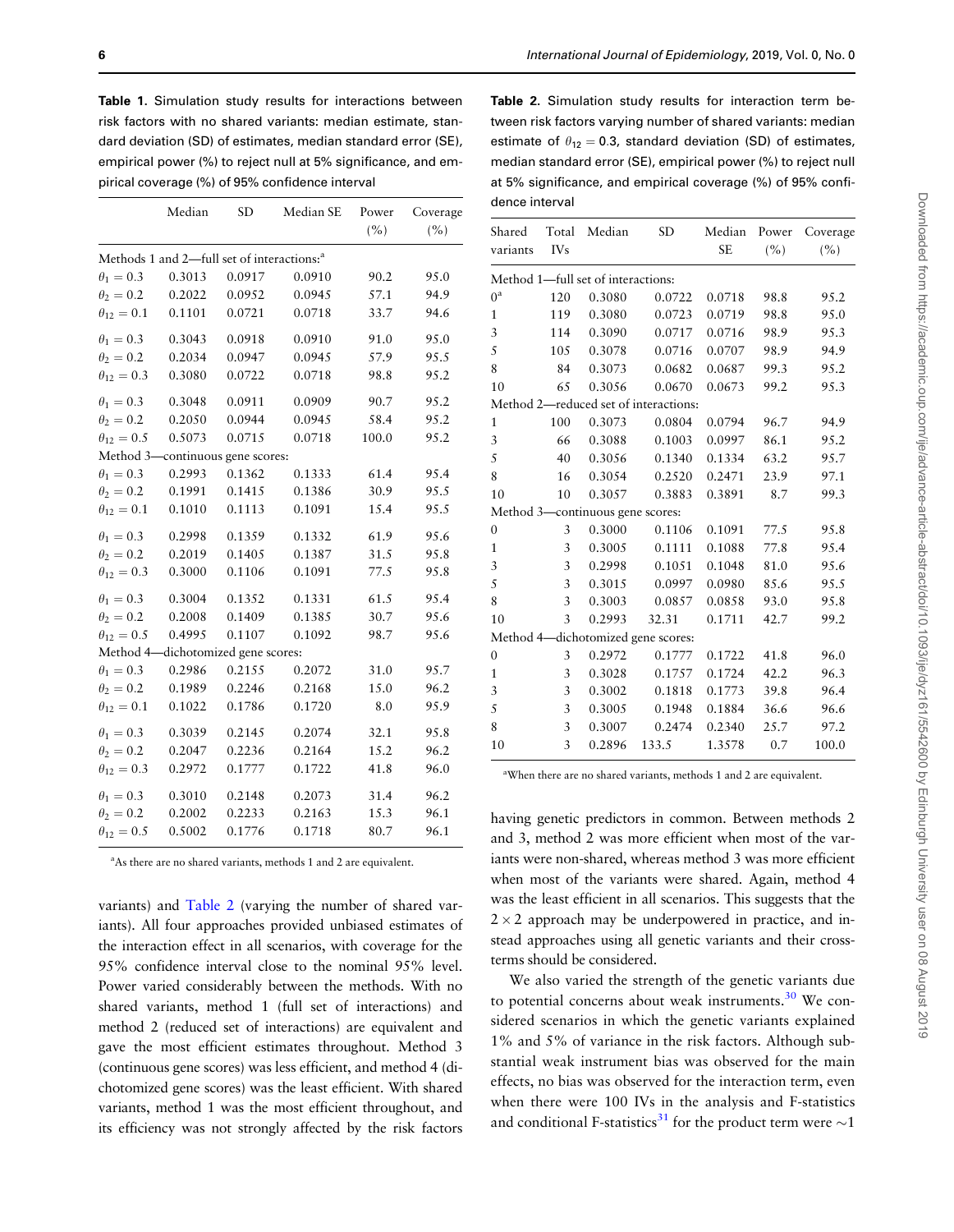[\(Supplementary Tables A1 and A2,](https://academic.oup.com/ije/article-lookup/doi/10.1093/ije/dyz161#supplementary-data) available as [Supplementary data](https://academic.oup.com/ije/article-lookup/doi/10.1093/ije/dyz161#supplementary-data) at IJE online). Similar findings were observed in a one-sample setting when varying the direction of confounder effects on the risk factor and outcome (results not shown). We also performed the simulation study centering the values of the risk factors to reduce the impact of collinearity. This changed the mean estimates of the main effects  $\theta_1$  and  $\theta_2$  and improved precision for the main effect estimates, but estimates and inferences for the interaction term  $\theta_{12}$  were unchanged ([Supplementary](https://academic.oup.com/ije/article-lookup/doi/10.1093/ije/dyz161#supplementary-data) [Table A3,](https://academic.oup.com/ije/article-lookup/doi/10.1093/ije/dyz161#supplementary-data) available as [Supplementary data](https://academic.oup.com/ije/article-lookup/doi/10.1093/ije/dyz161#supplementary-data) at IJE online). These additional simulations suggest that factorial Mendelian randomization should only be used when the interaction is the main object of interest, and numerical estimates for the main effects from this model should be interpreted with caution.

#### Simulation study 2: interactions between interventions

Results from the simulation study for estimating interactions between the gene scores that act as proxies for the

interventions are displayed in Table 3. Whereas the numerical values of estimates differed between the two approaches, a consistent finding was that power to detect an interaction was greater using continuous gene scores than using dichotomized gene scores. Varying the proportion of variance explained by the genetic variants had no discernable effect on the power to detect an interaction. This can be seen by comparing scenarios 1, 2 and 3, and scenarios 5 and 6. However, varying the minor allele frequency had a strong effect on power, with greater power when the minor allele frequency was close to 0.5. This can be seen by comparing scenarios 2, 4 and 5, and scenarios 3 and 6. This suggests that ensuring comparable size between subgroups is an important factor for efficient detection of interactions, and can be more important than ensuring that the strongest variant is used in the analysis.

#### Applied example: the effects of BMI and alcohol on systolic blood pressure

The lead variant (rs1229984) explained 0.24% of the variance in alcohol consumption, whereas the 10 variants

Table 3. Simulation study results for interaction between interventions: median estimate, standard deviation (SD) of estimates, median standard error (SE), and empirical power (%) to reject null at 5% significance. The minor allele frequencies and proportion of variance explained for variants that are proxies for interventions A and B are varied between scenarios

|                     | Continuous gene scores |           |                                                                         |       | Dichotomized gene scores |           |           |       |
|---------------------|------------------------|-----------|-------------------------------------------------------------------------|-------|--------------------------|-----------|-----------|-------|
|                     | Median                 | <b>SD</b> | Median SE                                                               | Power | Median                   | <b>SD</b> | Median SE | Power |
|                     |                        |           | Scenario 1: (A) common variants, 3%; (B) common variants, 3%            |       |                          |           |           |       |
| $\theta_{12} = 0.1$ | 0.0583                 | 0.0420    | 0.0417                                                                  | 29.3  | 0.0368                   | 0.0423    | 0.0421    | 13.5  |
| $\theta_{12} = 0.3$ | 0.0330                 | 0.0080    | 0.0078                                                                  | 98.7  | 0.1102                   | 0.0429    | 0.0423    | 73.5  |
| $\theta_{12} = 0.5$ | 0.0224                 | 0.0034    | 0.0032                                                                  | 100.0 | 0.1846                   | 0.0428    | 0.0427    | 98.9  |
|                     |                        |           | Scenario 2: (A) common variants, $5\%$ ; (B) common variants, $5\%$     |       |                          |           |           |       |
| $\theta_{12} = 0.1$ | 0.0484                 | 0.0343    | 0.0343                                                                  | 29.1  | 0.0372                   | 0.0420    | 0.0422    | 13.5  |
| $\theta_{12} = 0.3$ | 0.0304                 | 0.0074    | 0.0072                                                                  | 98.8  | 0.1108                   | 0.0424    | 0.0423    | 74.3  |
| $\theta_{12} = 0.5$ | 0.0212                 | 0.0033    | 0.0030                                                                  | 100.0 | 0.1851                   | 0.0439    | 0.0427    | 99.0  |
|                     |                        |           | Scenario 3: (A) common variants, $3\%$ ; (B) common variants, $7\%$     |       |                          |           |           |       |
| $\theta_{12} = 0.1$ | 0.0498                 | 0.0350    | 0.0352                                                                  | 29.2  | 0.0371                   | 0.0422    | 0.0422    | 14.1  |
| $\theta_{12} = 0.3$ | 0.0305                 | 0.0075    | 0.0072                                                                  | 99.0  | 0.1106                   | 0.0426    | 0.0423    | 74.2  |
| $\theta_{12} = 0.5$ | 0.0213                 | 0.0033    | 0.0030                                                                  | 100.0 | 0.1844                   | 0.0430    | 0.0427    | 99.1  |
|                     |                        |           | Scenario 4: (A) uncommon variants, $5\%$ ; (B) uncommon variants, $5\%$ |       |                          |           |           |       |
| $\theta_{12} = 0.1$ | 0.0824                 | 0.1152    | 0.1150                                                                  | 10.9  | 0.0168                   | 0.0435    | 0.0430    | 7.0   |
| $\theta_{12} = 0.3$ | 0.1082                 | 0.0519    | 0.0500                                                                  | 58.8  | 0.0526                   | 0.0434    | 0.0430    | 23.3  |
| $\theta_{12} = 0.5$ | 0.0996                 | 0.0300    | 0.0278                                                                  | 94.6  | 0.0879                   | 0.0436    | 0.0430    | 53.0  |
|                     |                        |           | Scenario 5: (A) common variants, $5\%$ ; (B) uncommon variants, $5\%$   |       |                          |           |           |       |
| $\theta_{12} = 0.1$ | 0.0669                 | 0.0699    | 0.0685                                                                  | 16.7  | 0.0246                   | 0.0434    | 0.0425    | 9.1   |
| $\theta_{12} = 0.3$ | 0.0618                 | 0.0211    | 0.0204                                                                  | 85.5  | 0.0763                   | 0.0433    | 0.0426    | 42.8  |
| $\theta_{12} = 0.5$ | 0.0489                 | 0.0109    | 0.0097                                                                  | 99.9  | 0.1279                   | 0.0434    | 0.0428    | 84.1  |
|                     |                        |           | Scenario 6: (A) common variants, 3%; (B) uncommon variants, 7%          |       |                          |           |           |       |
| $\theta_{12} = 0.1$ | 0.0748                 | 0.0756    | 0.0742                                                                  | 17.8  | 0.0259                   | 0.0432    | 0.0426    | 9.7   |
| $\theta_{12} = 0.3$ | 0.0649                 | 0.0221    | 0.0215                                                                  | 85.4  | 0.0758                   | 0.0430    | 0.0426    | 42.9  |
| $\theta_{12} = 0.5$ | 0.0510                 | 0.0113    | 0.0101                                                                  | 99.9  | 0.1271                   | 0.0435    | 0.0428    | 83.9  |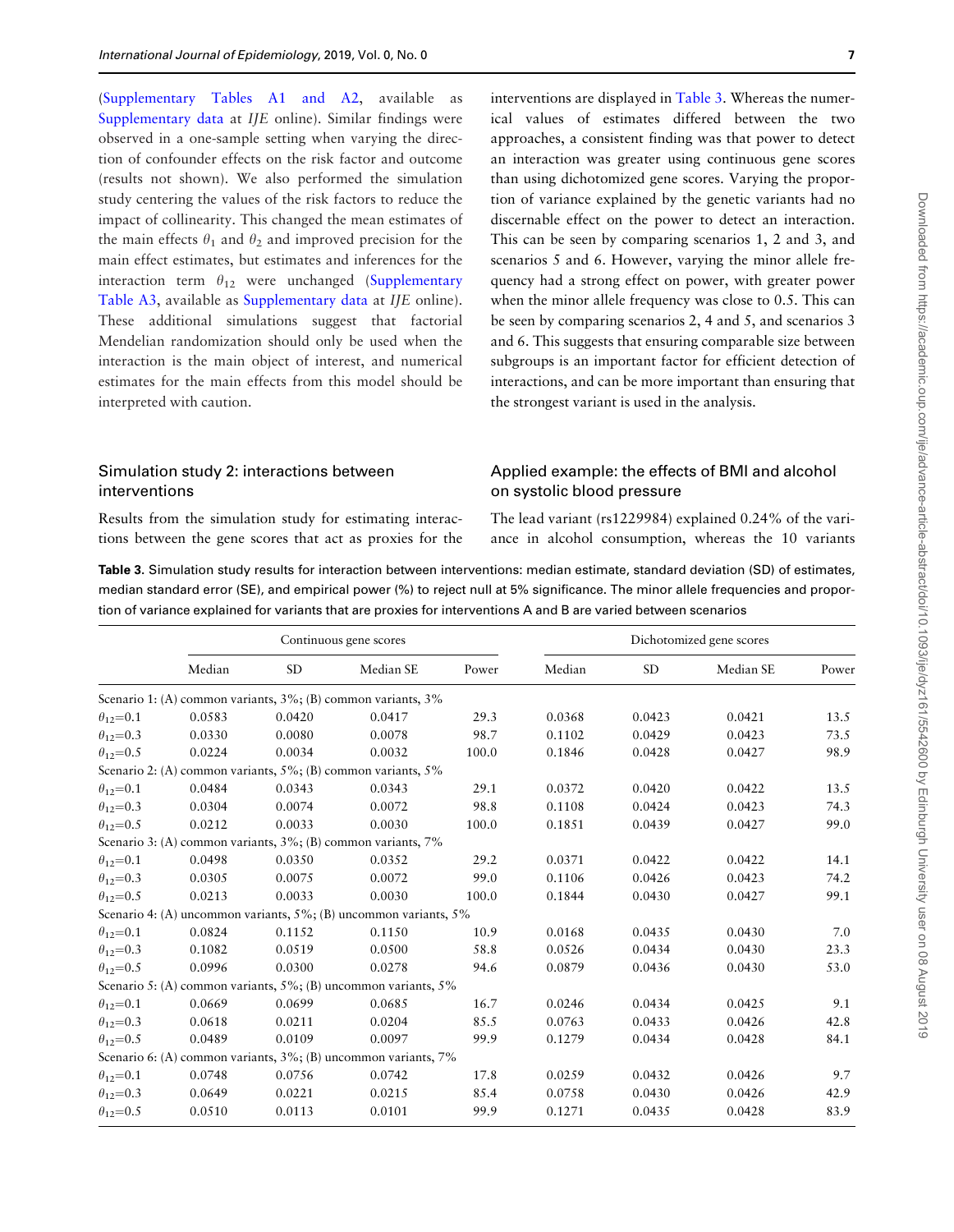explained 0.28% of the variance. Although the alcoholdecreasing allele of the rs1229984 variant is dominant, its frequency is only 2.5%. Dichotomizing participants based on this variant led to unequal groups in the population, whereas dichotomizing based on the 10 variant score led to equal groups (Table 4). However, the difference in mean alcohol levels between subgroups was reduced when using the 10 variant score, as most of the difference is due to the rs1229984 variant.

Estimates of the interaction between BMI and alcohol consumption are displayed in Table 5. For the dichotomized gene scores, efficiency is greater when the rs1229984 variant is used, suggesting the importance of dichotomizing the risk factor at a natural break in its distribution (if one exists) rather than ensuring that subgroups are equal in size. However, efficiency is strikingly improved using the full set of interactions, with the standard error decreasing over 10-fold using the 10 variants, and by a factor of 4 using the rs1229984 variant, compared with the  $2 \times 2$  analysis. All estimates are compatible with the null, suggesting a lack of interaction in the effects of BMI and alcohol on SBP. There was no evidence of weak instrument bias, even though up to 857 IVs were used in the analyses and F-statistics were generally low [\(Supplementary Table A4,](https://academic.oup.com/ije/article-lookup/doi/10.1093/ije/dyz161#supplementary-data) available as [Supplementary data](https://academic.oup.com/ije/article-lookup/doi/10.1093/ije/dyz161#supplementary-data) at IJE online).

#### **Discussion**

In this paper, we have provided a brief review of factorial Mendelian randomization, an approach that uses genetic variants as IVs to detect interactions. We have described two broad scenarios in which factorial Mendelian

randomization has been implemented: to explore interactions between risk factors, and to explore interactions between interventions. Although most (perhaps even all) factorial Mendelian randomization analyses have been conducted using a  $2 \times 2$  approach in which the sample is divided into four subgroups, we have shown that this approach is generally inefficient, particularly for exploring interactions between risk factors. This has been demonstrated in simulation studies, and in an applied example in which a 4- to 10-fold improvement in efficiency was

Table 5. Factorial Mendelian randomization results for applied example: estimates of interaction between BMI and alcohol consumption on systolic blood pressure; estimates are in mmHg units per  $1 \text{ kg/m}^2$  change in BMI and 1 unit/day change in alcohol consumption

|                                       |      | Total IVs Estimate | Standard P-value<br>error |      |
|---------------------------------------|------|--------------------|---------------------------|------|
| 10 variants for alcohol               |      |                    |                           |      |
| Method 1: full set of<br>interactions | 8.57 | 0.0023             | 0.0503                    | 0.96 |
| Method 2: continuous<br>gene scores   | 3    | 0.0655             | 0.3402                    | 0.85 |
| Method 3: binary gene<br>scores       | 3    | 0.1011             | 0.6411                    | 0.87 |
| rs1229984 variant for alcohol         |      |                    |                           |      |
| Method 1: full set of<br>interactions | 149  | $-0.0170$          | 0.1136                    | 0.88 |
| Method 2: continuous<br>gene scores   | 3    | 0.1917             | 0.3725                    | 0.61 |
| Method 3: binary gene<br>scores       | 3    | 0.1499             | 0.4174                    | 0.72 |

Table 4. Subgroups defined by genetic predictors of BMI and alcohol consumption: numbers (%) of participants and mean (standard deviation) of body mass index, alcohol consumption and systolic blood pressure in 2  $\times$  2 subgroups when either 10 genetic variants or the rs1229984 variant used as IVs for alcohol consumption

|                                |                  | Mean $(SD)$              |                     |              |  |  |
|--------------------------------|------------------|--------------------------|---------------------|--------------|--|--|
|                                | Participants (%) | BMI (kg/m <sup>2</sup> ) | Alcohol (units/day) | $SBP$ (mmHg) |  |  |
| Overall                        | 291, 781 (100.0) | 27.1(4.51)               | 2.54(2.58)          | 140.0(19.8)  |  |  |
| 10 variants for alcohol:       |                  |                          |                     |              |  |  |
| Low BMI, low alcohol           | 73, 003 (25.0)   | 26.6(4.25)               | 2.50(2.52)          | 140.6(20.6)  |  |  |
| High BMI, low alcohol          | 72, 889 (25.0)   | 27.5(4.65)               | 2.47(2.50)          | 141.2(20.6)  |  |  |
| Low BMI, high alcohol          | 72, 888 (25.0)   | 26.7(4.30)               | 2.61(2.68)          | 140.8 (20.7) |  |  |
| High BMI, high alcohol         | 73, 001 (25.0)   | 27.6(4.71)               | 2.59(2.59)          | 141.3(20.6)  |  |  |
| rs1229984 variant for alcohol: |                  |                          |                     |              |  |  |
| Low BMI, low alcohol           | (6, 997(2.4))    | 26.3(4.10)               | 2.00(2.04)          | 139.2(20.2)  |  |  |
| High BMI, low alcohol          | 6, 863(2.4)      | 27.3(4.50)               | 1.95(1.99)          | 139.7(20.2)  |  |  |
| Low BMI, high alcohol          | 138, 894 (47.6)  | 26.7(4.28)               | 2.59(2.59)          | 140.8(20.6)  |  |  |
| High BMI, high alcohol         | 139, 027 (47.6)  | 27.6(4.69)               | 2.56(2.56)          | 141.3(20.6)  |  |  |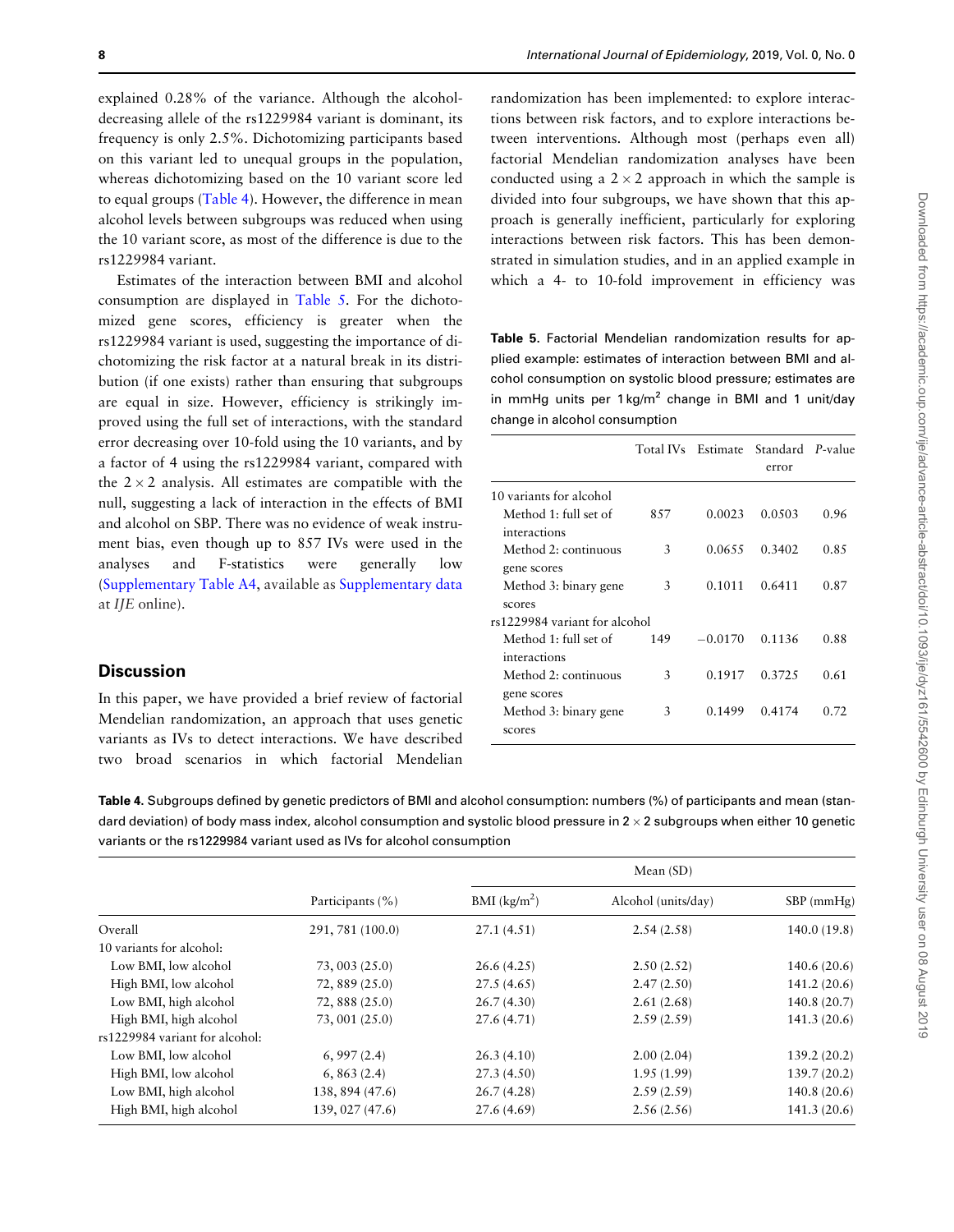<span id="page-9-0"></span>observed by an analysis using the full set of interactions between the genetic variants as IVs.

#### Choice of variants

Our findings suggest that factorial Mendelian randomization analyses should be conducted using all available genetic variants that are valid instruments, i.e. that satisfy the multivariable IV assumptions. Analyses should not only include the genetic variants as main effects, but also all relevant two-way cross-terms. A similar conclusion was made in a different context by Bollen and Paxton.<sup>[22](#page-11-0)</sup> If investigators want to perform a 2  $\times$  2 analysis, this should be done to illustrate the method rather than being the main analysis for testing the presence of an interaction. For a  $2 \times 2$  analysis, the primary consideration for choosing genetic variants should be to divide the population at a natural break in the distribution of the risk factor, in order to maximize the difference between the mean level of the risk factor in the two halves of the population. If there is no natural break in the distribution, then investigators should find a division that splits the population as far as possible into equal groups. This may entail selecting genetic variants that explain less variance in the risk factor, but have minor allele frequency closer to 50%. There can also be substantial benefit in including multiple variants in a single gene region in an analysis, even if these variants only explain a small additional proportion of variance in the risk factor.

#### Weak instrument bias and efficiency

Conventionally, it is discouraged to use large numbers of genetic variants that are not strongly associated with the risk factor in a Mendelian randomization analysis due to weak instrument bias.<sup>32</sup> Although we did not detect any bias from weak instruments on interaction terms in our simulations, we acknowledge that users of the method may be reluctant to use hundreds of cross-terms as IVs. We would therefore encourage the use of continuous gene score methods as sensitivity analyses. Such analyses estimate fewer parameters, so should be less susceptible to bias. However, this advice is precautionary; no evidence of weak instrument bias in interaction estimates was observed in our simulations.

#### Summarized data

Whereas multivariable Mendelian randomization can be performed using summarized data that are typically reported from genome-wide association studies by large consortia, this is not possible for factorial Mendelian randomization. If summarized association estimates are

available on genetic associations with the product of the two risk factors, as well as associations with the risk factors individually, then the interaction effect can in principle be estimated by weighted linear regression of the betacoefficients as in multivariable Mendelian randomization. However, if association estimates are only available for genetic variants, then the regression model is not identified asymptotically due to collinearity, and finite-sample estimates will be biased. $33$  Association estimates for some cross-terms of genetic variants are additionally required. Hence, factorial Mendelian randomization can be performed using summarized data, but only if bespoke summarized data are available on associations of genetic variants and their cross-terms with the risk factors and their product.

#### Interpretation of the interaction effect

If genetic variants each satisfy the assumptions of an IV, then an interaction between risk factors has a causal interpretation. If the two risk factors are associated with the outcome then an interaction will exist on at least one of the additive or multiplicative scales.<sup>[6](#page-11-0)</sup> However, there is no way of distinguishing a purely statistical interaction from a mechanistic or biological interaction based on observational data. We therefore advise caution in the interpretation of interaction findings, as a statistical interaction can arise due to non-linearity in the effect of a risk factor, or because of the scale on which the outcome is measured (for example, an interaction may occur on the original scale, but not on a log-transformed scale). When considering an interaction between interventions, researchers can investigate whether there is an interaction between the interventions on the risk factor(s) as well as on the outcome. This may help reveal where any biological interaction may take place.

Causal estimates from IV analysis have a clear interpretation in two cases: under the monotonicity assumption, and under the homogeneity assumption. $34$  In a randomized controlled trial in which random allocation is taken as the IV and the treatment is the risk factor, monotonicity means that there are no individuals in the population (known as 'defiers') who would take the treatment only if they were randomly allocated to the control group, and not if they were allocated to the treatment group. Under monotonicity, all individuals are either 'always-takers' (they would always take the treatment whether assigned to or not), 'never-takers' (they would never take the treatment whether assigned to or not), or 'compliers' (they would take the treatment if and only if assigned to do so).<sup>35</sup> Under the monotonicity assumption, the IV estimate represents the complier average causal effect—the average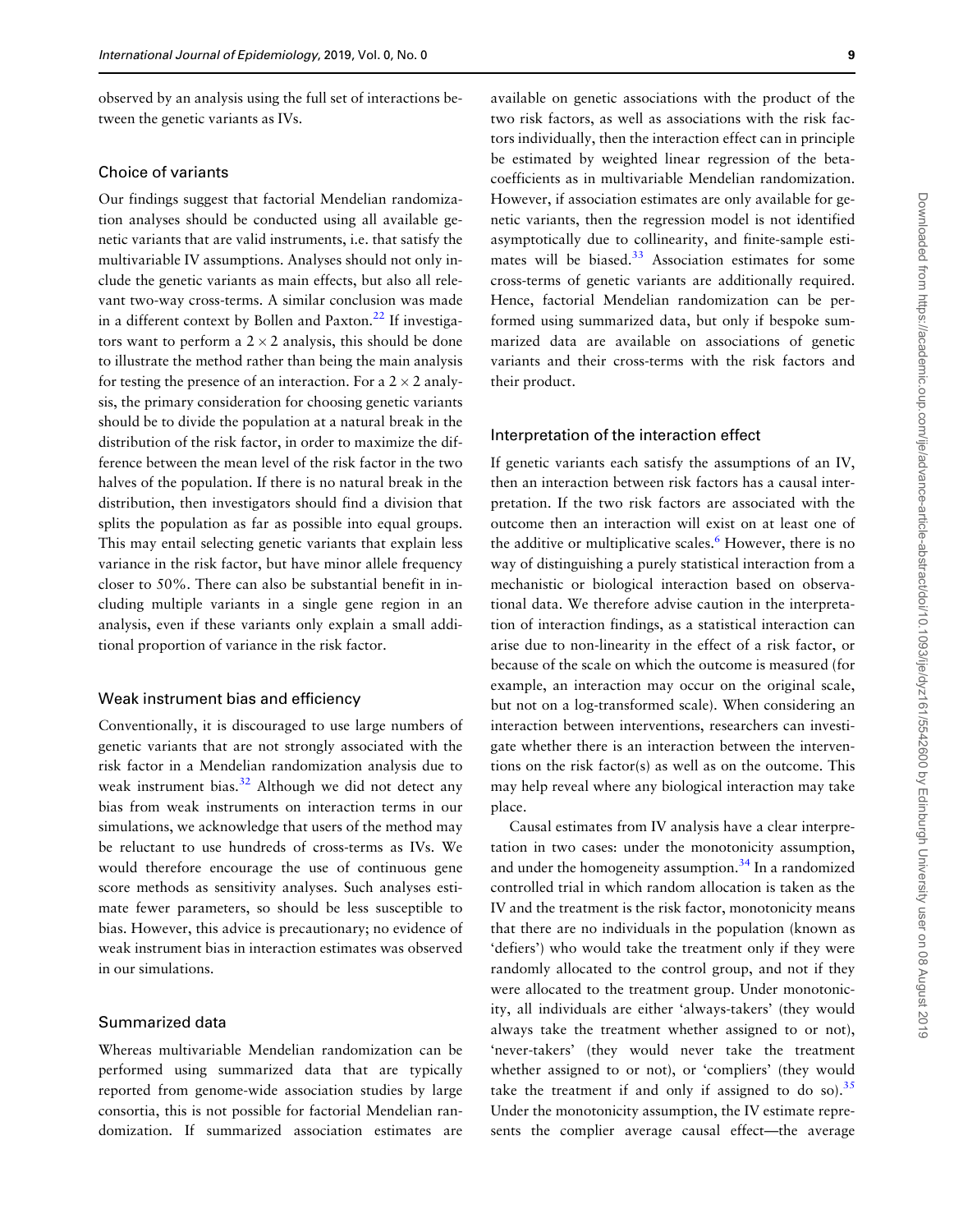<span id="page-10-0"></span>causal effect amongst compliers.<sup>[36](#page-12-0)</sup> However, these definitions suppose that the IV and risk factor are binary. In Mendelian randomization, these variables are typically continuous, and so the straightforward interpretation of an IV estimate as a single complier average causal effect is lost—it instead represents a weighted average of complier average causal effects. $37$  In contrast, the IV estimate under the homogeneity assumption represents the average causal effect. In its simplest form, the homogeneity assumption states that causal effects are identical in all individuals in the population. Weaker versions of this assumption have been proposed.

If there is a non-zero interaction between the risk factors, then the homogeneity assumption in the multivariable Mendelian randomization model is violated, and the IV estimate only has a clear interpretation under the monotonicity assumption. However, the homogeneity assumption in the factorial Mendelian randomization model may still hold, if there is homogeneity in the effects of the two risk factors and their product on the outcome. Hence under homogeneity, the interaction effect has an interpretation as an average causal effect.

A further potential complication arises if genetic associations with the risk factor or outcome vary over time. As genetic variants are assigned at conception for all individuals and tend to influence risk factor levels throughout the life-course, Mendelian randomization estimates are naturally interpreted as the impact of a life-long change in the trajectory of a risk factor.<sup>[38](#page-12-0)</sup> Hence the natural interpretation of an interaction effect is that of a statistical interaction in the relationship between the outcome and the risk factors that relates to long-term changes in the risk factors. If genetic associations vary over time, then the interpretation of the causal estimate from Mendelian randomization is unclear. This is true for a conventional Mendelian randomization analysis as well as for a factorial Mendelian randomization analysis. One notable case to consider is if the risk factors have mutual effects on each other, as in the case of a feedback mechanism. In this situation, provided that the associations of the genetic variants with the risk factors remain linear (which would occur if all relationships between variables are linear), then this would mean that all genetic variants are associated with both risk factors. A factorial Mendelian randomization analysis would still hold for the causal interaction between the risk factors, as in the examples with shared genetic variants described earlier in the paper. Hence feedback between the risk factors does not necessarily lead to a non-zero interaction estimate. However, if the two variables of interest have a complex longitudinal relationship, and in particular if there are mutual dependencies that might vary over time, then extra caution should be taken in interpreting results

from a Mendelian randomization investigation, especially numerical estimates of causal effects. This advice is also relevant if the effects of the risk factors on the outcome may vary over time (for example if there is a critical period when exposure to the risk factor influences the outcome). If the associations between variables became non-linear, then it may be worth considering using the control function approach, an extension to the two-stage least squares method that makes stronger assumptions, but can result in more efficient estimation.<sup>39</sup>

#### Comparison with previous work

Previous work investigating interactions using IVs has been limited. A formal framework for defining interaction effects in the context of clinical trials was proposed by Blackwell, $40$  who used the language of principal stratification (compliance classes and monotonicity) to define local average interaction effects in a similar way to how local average causal effects (also called complier-averaged causal effects) are defined for single risk factors. $41$  However, the principal stratification framework presupposes that risk factors are binary (or categorical) to assign compliance classes, whereas risk factors in Mendelian randomization are typically continuous. Additionally, the principal stratification framework presupposes a single binary IV, whereas Mendelian randomization investigations often use multiple genetic variants. There is therefore little practical advice in the literature on how to perform a factorial Mendelian randomization analysis.

#### Limitations

There are several limitations to this work. We rely on the assumption that all genetic variants included in our analyses are valid IVs. The IV assumptions may be violated by including genetic variants that are associated with the outcome independently of the risk factors. This violation would result in biased estimates, and could potentially lead to incorrect inferences on the presence of an interaction effect. Our recommendations rely on simulated data. Different choices for the parameters included in the simulation studies may have resulted in different conclusions. However, our findings were robust to different choices of parameters considered in this paper, they correspond to what we know about the theoretical properties of estimators, and similar conclusions were observed from the applied analysis. We have only considered interactions on an additive scale, although interactions could be considered on a multiplicative scale by log-transforming the outcome. Finally, we have not considered the impact of model misspecification on estimates. It would not be possible to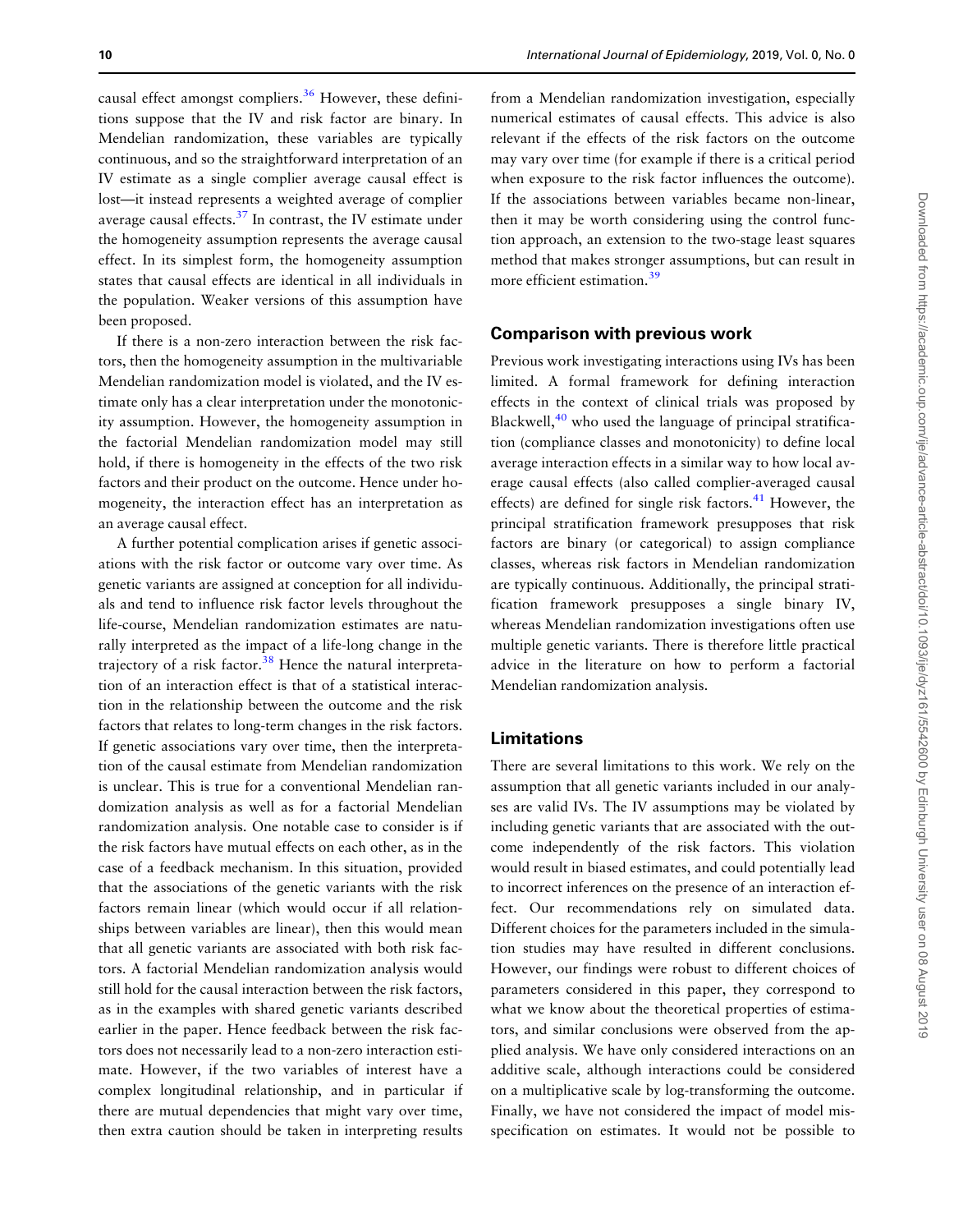<span id="page-11-0"></span>perform simulation studies corresponding to all possible ways that model misspecification could occur, meaning that our recommendations cannot be proven to be optimal in all settings. We believe that we have chosen parameters and scenarios that are relevant to modern Mendelian randomization analyses.

#### Conclusion

Overall, factorial Mendelian randomization is a promising technique for assessing interactions using genetic variants as IVs. Our findings suggest that current applications of factorial Mendelian randomization based on a 2  $\times$  2 analysis could be improved by better selection of genetic variants, and by better choice of analysis method.

#### Supplementary data

[Supplementary data](https://academic.oup.com/ije/article-lookup/doi/10.1093/ije/dyz161#supplementary-data) are available at IJE online.

#### Funding

This work was supported by the UK Medical Research Council (MC\_UU\_00002/7) and the NIHR Cambridge Biomedical Research Centre. J.M.B.R. is supported by the British Heart Foundation (grant number FS/14/59/31282). S.B. is supported by a Sir Henry Dale Fellowship jointly funded by the Wellcome Trust and the Royal Society (Grant Number 204623/Z/16/Z). The views expressed are those of the authors and not necessarily those of the NHS, the NIHR or the Department of Health and Social Care.

#### Acknowledgement

This research has been conducted using the UK Biobank Resource under Application Number 7439.

Conflict of interest: None declared.

#### **References**

- [1.](#page-2-0) Davey Smith G, Ebrahim S. 'Mendelian randomization': can genetic epidemiology contribute to understanding environmental determinants of disease? Int J Epidemiol 2003;32:1–22.
- [2.](#page-2-0) Burgess S, Thompson SG, Mendelian Randomization: methods for Using Genetic Variants in Causal Estimation. Boca Raton, FL: Chapman & Hall, 2015.
- [3.](#page-2-0) Lawlor D, Harbord R, Sterne J, Timpson N, Davey Smith G. Mendelian randomization: using genes as instruments for making causal inferences in epidemiology. Statist Med 2008;27:1133–63.
- [4.](#page-2-0) Didelez V, Sheehan N. Mendelian randomization as an instrumental variable approach to causal inference. Stat Methods Med Res 2007;16:309–30.
- [5.](#page-2-0) Cox DR. Interaction. Int Stat Rev 1984;52:1–24.
- [6.](#page-2-0) VanderWeele TJ. Explanation in Causal Inference: Methods for Mediation and Interaction. New York, NY: Oxford University Press; 2015.
- [7.](#page-2-0) Davey Smith G, Hemani G. Mendelian randomization: genetic anchors for causal inference in epidemiological studies. Hum Mol Genet 2014;23:R89–98.
- [8.](#page-2-0) Carter AR, Borges MC, Benn M et al. Combined association of body mass index and alcohol consumption with biomarkers for liver injury and incidence of liver disease: a Mendelian randomization study. JAMA Netw Open 2019;2:e190305.
- [9.](#page-2-0) Ference BA, Majeed F, Penumetcha R, Flack JM, Brook RD. Effect of naturally random allocation to lower low-density lipoprotein cholesterol on the risk of coronary heart disease mediated by polymorphisms in NPC1L1, HMGCR, or both: a  $2 \times 2$ factorial Mendelian randomization study. J Am Coll Cardiol 2015;65:1552–61.
- [10.](#page-2-0) Ference BA, Robinson JG, Brook RD et al. Variation in PCSK9 and HMGCR and risk of cardiovascular disease and diabetes. N Engl J Med 2016;375:2144–53.
- [11.](#page-2-0) Ference BA, Kastelein JJ, Ginsberg HN et al. Association of genetic variants related to CETP inhibitors and statins with lipoprotein levels and cardiovascular risk. JAMA 2017;318:947–56.
- [12.](#page-3-0) Stampfer MJ, Buring JE, Willett W, Rosner B, Eberlein K, Hennekens CH. The  $2 \times 2$  factorial design: Its application to a randomized trial of aspirin and U.S. physicians. Statist Med 1985;4:111–16.
- [13.](#page-3-0) Hingorani A, Humphries S. Nature's randomised trials. Lancet 2005;366:1906–908.
- [14.](#page-3-0) Swanson SA, Tiemeier H, Ikram MA, Hernán MA. Nature as a trialist?: deconstructing the analogy between Mendelian randomization and randomized trials. Epidemiology 2017;28: 653–59.
- [15.](#page-3-0) Burgess S, Thompson SG. Multivariable Mendelian randomization: the use of pleiotropic genetic variants to estimate causal effects. Am J Epidemiol 2015;181:251–60.
- [16.](#page-3-0) Sanderson E, Davey Smith G, Windmeijer F, Bowden J. An examination of multivariable Mendelian randomization in the single sample and two-sample summary data settings. Int J Epidemiol 2018.
- [17.](#page-3-0) Burgess S, Dudbridge F, Thompson SG. Re: "Multivariable Mendelian randomization: the use of pleiotropic genetic variants to estimate causal effects". Am J Epidemiol 2015;181:290–91.
- [18.](#page-3-0) McAlister FA, Straus SE, Sackett DL, Altman DG. Analysis and reporting of factorial trials: a systematic review. J Am Med Assoc 2003;289:2545–53.
- [19.](#page-3-0) Burgess S, Thompson DJ, Rees JM, Day FR, Perry JR, Ong KK. Dissecting causal pathways using Mendelian randomization with summarized genetic data: application to age at menarche and risk of breast cancer. Genetics 2017;207:481–7.
- [20.](#page-3-0) Dakin H, Gray A. Economic evaluation of factorial randomised controlled trials: challenges, methods and recommendations. Statist Med 2017;36:2814–30.
- [21.](#page-4-0) Wooldridge JM. Econometric Analysis of Cross Section and Panel Data. Chapter 18: Estimating Average Treatment Effects. Cambridge, MA: MIT Press; 2002.
- [22.](#page-4-0) Bollen KA, Paxton P, Two-stage least squares estimation of interaction effects. In: Schumacker RE, Marcoulides GA (eds). Interaction and Nonlinear Effects in Structural Equation Modeling. New Jersey: Lawrence Erlbaum Associates Publishers; 1998, pp.125–51.